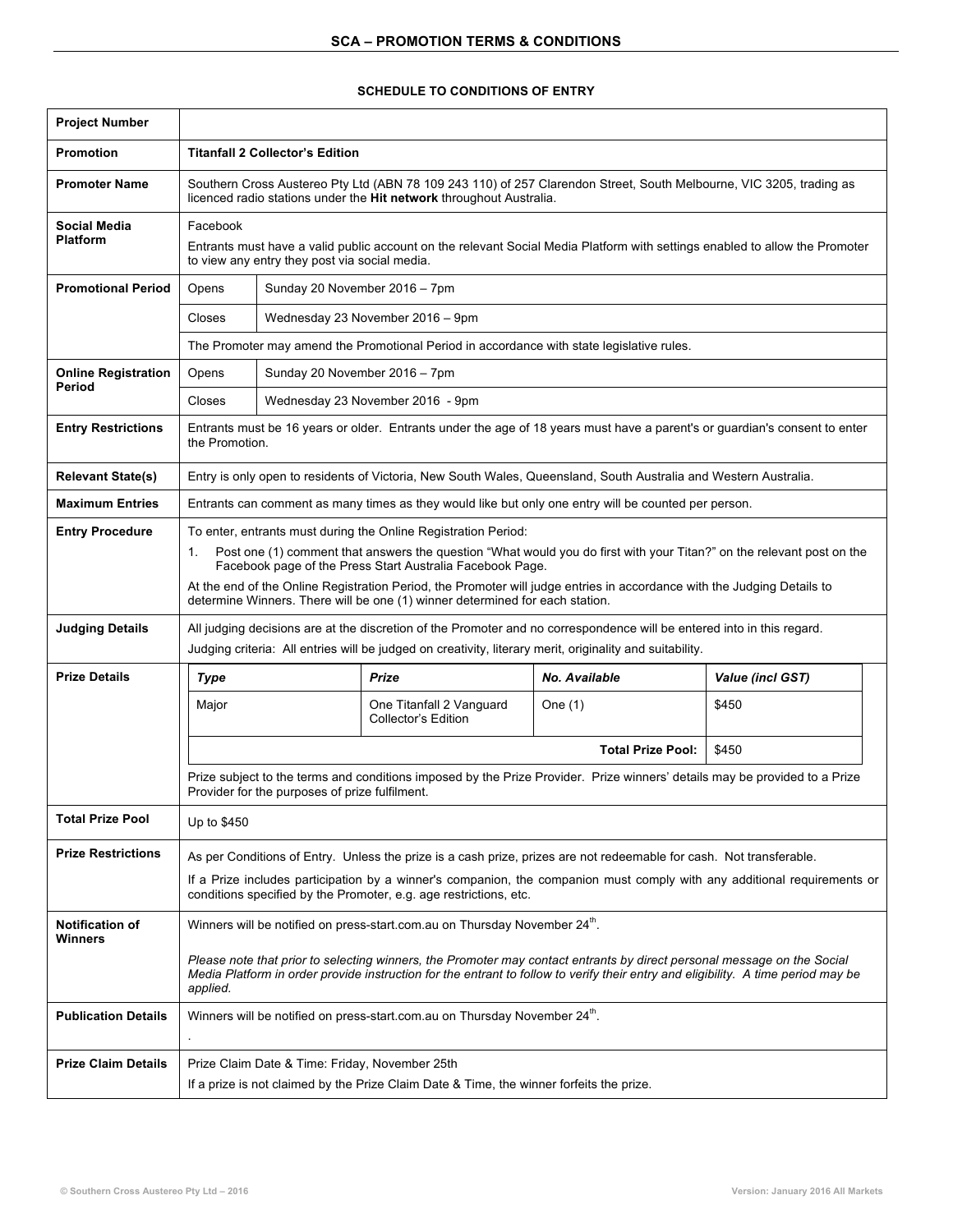## **CONDITIONS OF ENTRY**

- 1. Instructions and information on how to enter form part of these Conditions of Entry. Participation in this Promotion (including by a companion) constitutes acceptance of these Conditions of Entry (and Schedule). Any capitalised terms used in these Conditions of Entry have the meaning given in the Schedule, unless stated otherwise. The resolution of any discrepancy between these Conditions of Entry and/or the Schedule and/or the advertising of the Promotion will be undertaken by the Promoter in its absolute discretion. All decisions and actions of the Promoter relating to the Promotion or redemption of the Prize are exercised at the Promoter's absolute discretion and are final. No discussions or correspondence with entrants or any other person will be entered into.
- 2. The Promoter may (subject to state/territory regulations) vary the terms of, or terminate, this Promotion at any time at its absolute discretion without liability to any entrant, contestant or other person. The Promoter will not award any Prize if the Promotion is terminated for whatever reason. If the Promotion is not capable of being conducted due to circumstances beyond the Promoter's control, including due to any technical or communications problems, the Promoter reserves the right to amend, suspend or cancel the Promotion subject to approval from any relevant authority.
- 3. **Promotional Period:** The Promotion will be conducted on/between the dates specified, during the Promotional Period.
- 4. **Entry Restrictions:** Eligibility to enter the Promotion is subject to the Entry Restrictions.
- 5. **Ineligibility:** Should an entrant be deemed by the Promoter to be ineligible, the entrant may not participate further in the Promotion. All decisions are at the discretion of the Promoter and no correspondence will be entered into in this regard. Unless otherwise stipulated in the Schedule, the following persons are automatically ineligible to enter:
	- (a) Directors, management, employees, officers and contractors of the Promoter and those of any agencies or suppliers directly associated with this Promotion;
	- (b) The immediate family members of the above persons. "Immediate family member" means spouse, parent, natural or adopted child and sibling (whether natural or adopted by a parent), whether or not they live in the same household as the director, manager, employee, officer or contractor; and
	- (c) A person who has won a prize or prizes to the value of \$10,000 or more, in any competition(s) run by the Promoter or any Related Body Corporate in the six (6) months prior to their entry in this Promotion.
- 6. **Entry Procedure:** To enter the Promotion, entrants must complete the Entry Procedure and comply with all other applicable requirements during the Promotional Period. Entries will be deemed to have been received at the time of receipt by the Promoter. Online, SMS and other electronic entries are deemed to have been received at the time of receipt into the Promotion database and not at the time of transmission by the entrant. Ineligible or late entries will be deemed to be invalid. No responsibility is accepted by the Promoter for late, lost, misdirected, ineligible or illegible / inaudible entries (including lost, stolen, forged, defaced or damaged proof of Entry or verification requirements).
- 7. Throughout the Promotional Period the Promoter may contact entrants to discuss their entry or to interact with entrants on air, online, on a social media platform or elsewhere, in relation to the Promotion. This does not form part of any judging process nor does it indicate that the entrant is a contestant, finalist or winner. During a Contesting Period there may be separate Contesting Days or Segments as stipulated, broadcast, or published.
- 8. **Maximum Entries:** Entrants can enter the Promotion up to the Maximum Entries. Unless stated otherwise in the Schedule, an entrant can only win once during the Promotional Period. Entries must be submitted separately and each Entry must individually meet the entry requirements and be subject to the Entry Restrictions. Automated and computer generated entries or entrants with multiple aliases may be disqualified.
- 9. **Cue to Call Entry:** When the Promotion involves a "cue to call" the Promoter will broadcast the Promotion on air for entrants to call the Promoter's competition line as instructed by the broadcast. These Conditions of Entry will apply and will be available to view on the relevant Website or Social Media Platform (as the case may be), or by request in writing to the Promoter. The maximum cost of a standard telephone call to the station competition line is 55 cents (inc GST), whether calls are made during the Promotional Period or not. Higher rates may apply for calls made from mobile or public phones.
- 10. **SMS Entry:** The maximum cost of each SMS to the station is 55 cents (inc GST), whether or not sent during the Promotional Period. Entrants

must have a compatible mobile phone with a service provider that permits text messaging to the Promotion SMS number. Entrants may need to consult their service provider to enter the Promotion. SMS entries must be submitted from the entrant's mobile phone. By entering the promotion by SMS, entrants consent to receiving SMS messages from the Promoter.

- 11. **Database Member – Restricted Entry:** The Promoter may specify in the Entry Restrictions that eligibility for the Promotion is limited to persons registered on a specific membership database managed and owned by the Promoter or a Related Body Corporate. Registration to any database listed is free and registration is online at the Promoter's website. The entrant must be a registered member of the database at the time of entry and at the time of any prize redemption. The Promoter or its representatives may conduct verification checks of that membership database to ensure eligibility. In the event that the entrant's details do not accord with the details of their registration the Promoter may, at its complete discretion, deem that entrant to be ineligible to enter or to win or to redeem a prize in the Promotion.
- 12. **Interaction with Entrants:** If in the course of a telephone call related to participation or entry in the Promotion, the telephone line drops out or breaks up the Promoter may proceed to another caller. In such event, the Promoter will not be responsible for the awarding of any prize to the caller whose line dropped out or disconnected for whatever reason.
- 13. **Games of Skill:** If the Promotion only involves a game of skill, all valid entries will be judged by the judge(s) based upon the Judging Details as specified. Chance plays no part in determining the outcome.
- 14. **Games of Chance:** If the Promotion involves an element of chance, the Promotion will be conducted in accordance with any Draw Details as specified.
- 15. **Entry Publicity:** By entering the Promotion, all entrants consent to their entry and/or other communications with the Promoter being broadcast on air and communicated to the public via any medium. Entrants will not be compensated for this use. It is a condition of entry that the Promoter has the right to publicise, broadcast and communicate to the public the names, characters, likenesses or voices of entrants for any promotion or matter incidental to the Promotion.
- 16. **Contact:** If an entrant or winner is not successfully contacted in a telephone call or attempted telephone call by the Promoter in relation to participation or entry in the Promotion (including where a third party answers the telephone on the entrant's or winner's behalf), that entrant may be disqualified and a replacement entrant or winner (whichever is applicable) selected by the Promoter.
- 17. **Technical problems:** The Promoter is not responsible for any problems or technical malfunction of any telephone network or lines, computer online systems, communication network, computer equipment, software, technical problems or traffic congestion on the Internet or at any web site, or any combination thereof, including any error, omission, alteration, tampering, deletion, theft, destruction, transmission interruption, communications failure or other circumstance or thing preventing entrants from successfully submitting an entry, or for any injury or damage to an entry or to an entrant's or any third party's computer resulting from participation in or downloading any materials in relation to this Promotion.
- 18. **Invalid Entries:** The Promoter may, in its sole discretion, declare any or all entries invalid, or prohibit further participation by an entrant (and/or their companion, if relevant) in this Promotion or a prize event or activity if in the Promoter's opinion the entrant (or any companion of the entrant, as relevant):
	- (a) Disrupts, annoys, abuses, threatens, harasses, is (or becomes) intoxicated, aggressive or offensive or attempts to do any of these things to the Promoter, another entrant or potential entrant of, or anyone else associated with, this Promotion or any prize;<br>Engages in conduct in relation to this Promotion which is
	- (b) Engages in conduct in relation to this Promotion misleading, deceptive, unlawful, fraudulent or damaging to the Promoter's or any prize provider's goodwill or reputation; or
	- (c) Does not comply with any reasonable direction or guideline notified to them in connection with the Promotion or a prize event or activity.
- 19. **Unclaimed Prize:** Where an entry is deemed invalid (at the Promoter's absolute discretion) the Promoter may determine a new winner in accordance with any stated Unclaimed Prize Arrangements. Any prize unclaimed after the date stated in the Prize Claim Details will be forfeited subject to state/territory regulations.
- 20. **Verification Checks:** The Promoter or its representatives may conduct security or verification checks in their absolute discretion to determine or confirm an entrant's eligibility to enter the Promotion or to win a prize.
- 21. **Entry Content:** If entry to the Promotion requires the entrant to submit content, entrants are required to take full responsibility for the content of their entry and for ensuring that their entry complies with these Conditions of Entry. For the purposes of this clause, "Entry Content" includes any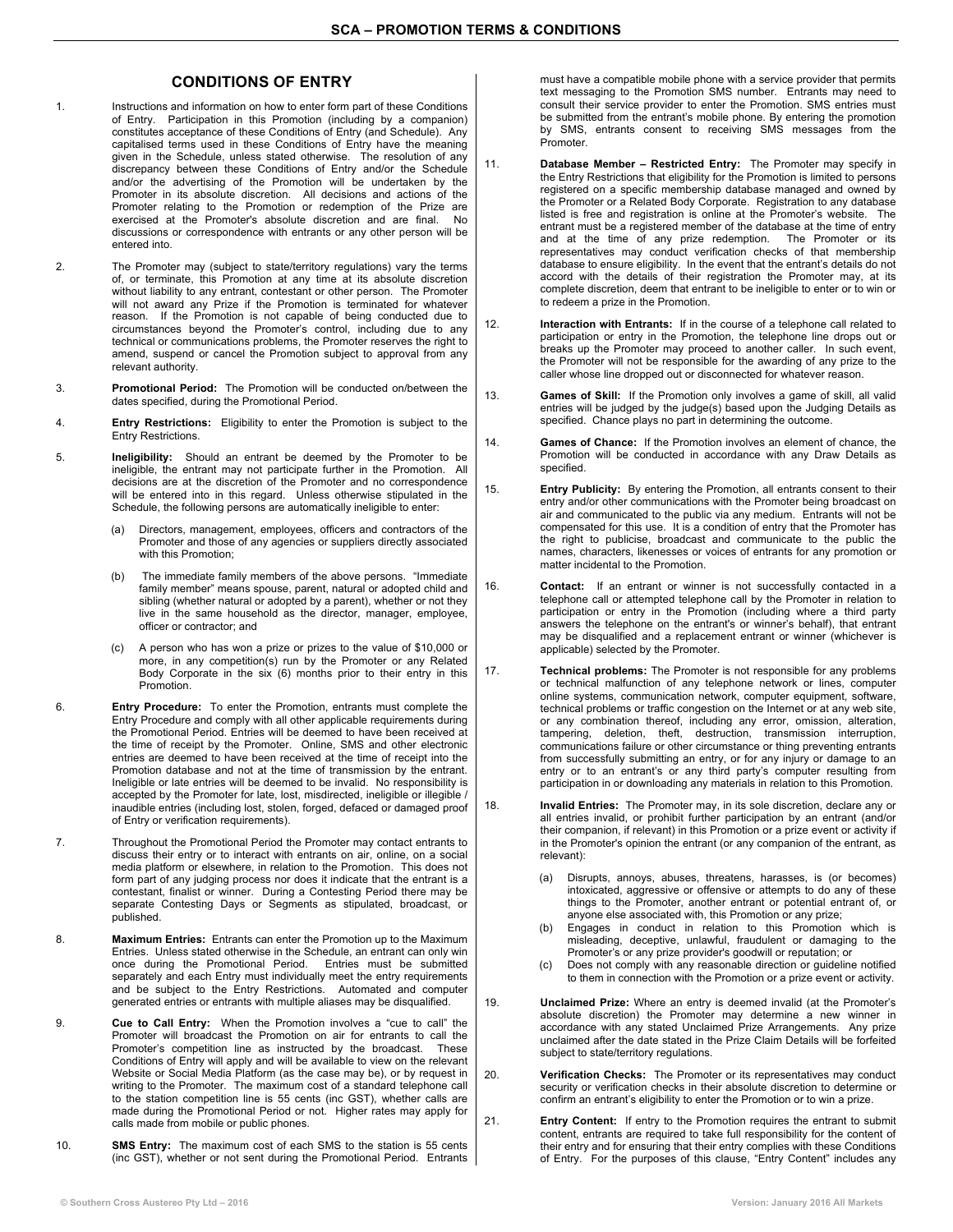content (including text, photos, videos, spoken words and email messages) that entrants submit, upload, transmit, publish, communicate or use in connection with their entry into the Promotion. Entry Content must be the entrant's original work. The Promoter reserves the right to verify, or to require the entrant to verify, that the Entry Content is the entrant's original work. If Entry Content cannot be verified to the Promoter's satisfaction, the Promoter may disqualify the relevant entry. The Promoter may, in its absolute discretion, edit, modify, delete, remove or take down any part of Entry Content.

- 22. Entry Content must not include:
	- (a) any image, video, recording or other kind of depiction of any other person (except incidentally and not prominently) without that person's express consent. If a person is a minor, the express consent of the minor's parent or guardian must be obtained before being included in any Entry Content (and if the minor is over 13, the minor's express consent must also be obtained). Entrants warrant that if any such content is included, they have obtained the express consent of the relevant person;
	- any content that in the Promoter's opinion contravenes any law, infringes the rights of any person or is obscene, offensive, potentially defamatory, discriminatory, indecent or otherwise objectionable or inappropriate (which may include, without limitation, content involving nudity, malice, violence or swearing); and
	- (c) any literary, dramatic, musical or artistic work, any audio-visual or sound recording, or any other content in which copyright subsists, unless the entrant is entitled to do so. By including any such content in their entry, the entrant warrants that they have the permission of the relevant copyright owner to do so and that this permission allows the Promoter to use the entry in accordance with these Conditions of Entry.
- 23. **Assignment of rights in Entry:** By submitting an Entry to the Promotion, the entrant licenses the Promoter to use the Entry Content in any manner the Promoter wishes (including modifying, adapting, copying, publishing, broadcasting or communicating the entry, whether in original or modified form, in whole or in part or not at all), by way of all media, in perpetuity, without payment to the entrant (of royalties, compensation or otherwise). Entries become the property of the Promoter. Once submitted, no changes to or withdrawal of an entry will be permitted. Entries will not be returned by the Promoter.
- 24. **Intellectual Property and Moral Rights:** By entering this Promotion, the entrant: (a) consents to any dealings with their Entry Content that may otherwise infringe their moral rights in an entry; (b) agrees not to assert any moral rights (wherever and whenever such rights are recognised) in respect of their entry or publicity materials containing any part of their entry, against the Promoter, its assigns, licensees and successors in title; and (c) undertakes to the Promoter that their entry is not in breach of any third party intellectual property rights.
- 25. **Publicity:** Entrants (and their companions, as relevant) may be required by the Promoter to participate in photo, recording, video or film session(s), and they grant the right to use such publicity materials in any medium (including, without limitation, the internet) to the Promoter to use in any manner it sees fit.
- 26. **Prize Details:** All prize(s) will be awarded as specified in the Prize Details. If a prize is unavailable for any reason the Promoter, at its discretion, may substitute for it another item of equal or higher value. The Prize(s) are subject to any Prize Restrictions and any requirements of relevant state/territory authorities. Each Prize or part thereof is subject to availability, non-transferable and non-exchangeable, must be used on any dates specified in these Conditions of Entry or as stipulated by the Promoter or prize provider and is not redeemable for cash unless cash is specified. The Promoter will not be responsible or liable if for any reason beyond its reasonable control any element of any prize is not provided. The Promoter will not be liable for any damage to or delay in delivery of any prize, or for any compensation in relation to any prize.
- 27. **Prize Values:** The Total Prize Pool is specified in the Schedule. Prize values are generally the recommended retail value as provided by the prize provider, are in Australian dollars, include GST (unless otherwise stipulated) and are correct at the time of preparation of these Conditions of Entry. The Promoter accepts no responsibility for any tax implications that may arise from winning any prize. Independent financial advice should be sought. The Promoter takes no responsibility for variations in the value of any prize.
- 28. **Vouchers:** All vouchers awarded are valid until the expiry date specified on the voucher or by the prize provider, and are subject to any terms and conditions imposed by the prize provider. The Promoter is not liable for any voucher that has been lost, stolen, forged, damaged or tampered with in any way once awarded.
- 29. **Meet & Greet:** Unless expressly stated otherwise, a prize that involves a "meet and greet" element with a celebrity/artist/public figure (**Celebrity**) is subject to the availability of that Celebrity, and will be at the discretion of

the Celebrity's management. The Promoter will not be liable for the failure of the winner and any companions to meet the Celebrity for whatever reason, and no cash or alternative tickets will be awarded in lieu of that element of the prize.

- 30. **Alcohol:** Should any prize include an event at which alcohol will be served, participants must be aged 18 years or over. Minors are not permitted to attend the prize event. All prize winners and their companions must carry valid photo identification with them at all times during the prize event. If alcohol is made available as part of the prize at the prize event, it will be served in accordance with the principles of responsible service of alcohol as exercised by the staff and management of the premises at which the prize event takes place. The premises staff and management reserve the right to refuse service of alcohol to any prize winner or their companions should they be deemed to be intoxicated.
- 31. **Travel:** Unless expressly stated otherwise, if a prize involves travel, no other costs will be included and all expenses (including, but not limited to, the costs of transport to and from a prize venue and meals), other than those specifically referred to, will be at each prize winner's and (if applicable) their companion(s)'s cost. Accommodation prizes cover room charges only. The Promoter will not be liable for the failure of the winner and any companions to meet travel schedules or cancellations for whatever reason and regardless as to fault, and no cash or alternative tickets or bookings will be awarded in lieu of that element of the prize. No travel insurance is included in any travel prize. Unless otherwise specified, entrants/winners/companions must make their own way to and from all events associated with the Promotion/prize at their own cost.
- 32. **Tickets:** Unless expressly stated otherwise, if a prize involves tickets to an event, the Promoter will not be responsible for any changes in times or dates, cancellations or rescheduling of events that may prevent the prize winner from redeeming the prize or any part of it and no cash or alternative tickets will be awarded in lieu of that element of the prize. All tickets are only valid for the date or period specified on the tickets or by the prize provider, and are subject to any terms and conditions imposed by the prize provider, including any conditions of entry into the relevant event location (e.g. behaviour requirements and applicable dress codes), any conditions of ticket validity and any restrictions on ticket on-sale or transfer. The Promoter does not control entry to the relevant event location. Once awarded, the Promoter is not liable for any ticket that has been lost, stolen, forged, damaged or tampered with in any way.
- 33. **Cash:** Cash prizes may be awarded in the form of a cheque or by an EFT transfer to the winner's nominated bank account. Cash transfers or cheques may take up to thirty (30) working days to process prior to being ready for collection or postage, from the date the prize provider contacts the prize winner to confirm their details. Winners will be notified once cheques are ready for collection, should that be the method of prize fulfilment.
- 34. **Set-up of Prizes:** If a prize requires installation, set-up, ongoing mobile or data plans, or any other ongoing arrangements, care or costs, the relevant winner/companion is responsible for these arrangements.
- 35. **Minors:** Entrants under the age of 18 years must have parent or guardian consent to enter the Promotion. If any participant in a challenge or activity conducted in connection with this Promotion is under 18 years of age, a parent or legal guardian of that person must be present for the duration of that event. The Promoter reserves the right to stipulate that entrants, winners and/or companions must be aged 21 or over in suitable instances where applicable.
- 36. **Claiming Prizes:** The Promoter may require prize winners to provide proof of identity, proof of residency and proof of entry validity (**Evidence**) in order to claim a Prize. The suitability of Evidence supplied is at the Promoter's discretion. In the event that a prize winner cannot provide suitable Evidence, the prize winner will forfeit the prize and no substitute will be offered. If a prize winner does not redeem any element of a prize, that element of the prize will be forfeited by the prize winner and cash will not be awarded in lieu of that prize or any part of it.
- 37. **Notification & Publication of Winners:** Prize winners will be notified in accordance with the Notification of Winners. Prize winners' names and state or territory of residence will be published as specified in Publication Details. The Promoter and the agencies associated with this Promotion may also publish the name and state or territory of the winners on the Website(s) or Social Media Platform(s). By entering, entrants request that their full address not be published.
- 38. **Proxy:** If the Promoter has expressly stated that a proxy can attend an event related to the Promotion on behalf of an entrant or winner, the entrant must provide all details to the Promoter and otherwise comply with all instructions of the Promoter regarding the proxy. Entrants/winners who nominate a proxy accept all decisions made by the proxy. For the purposes of these Conditions of Entry (and the Schedule), all references to an entrant/winner will also be deemed to apply to that entrant's/winner's proxy, as relevant. The proxy must: